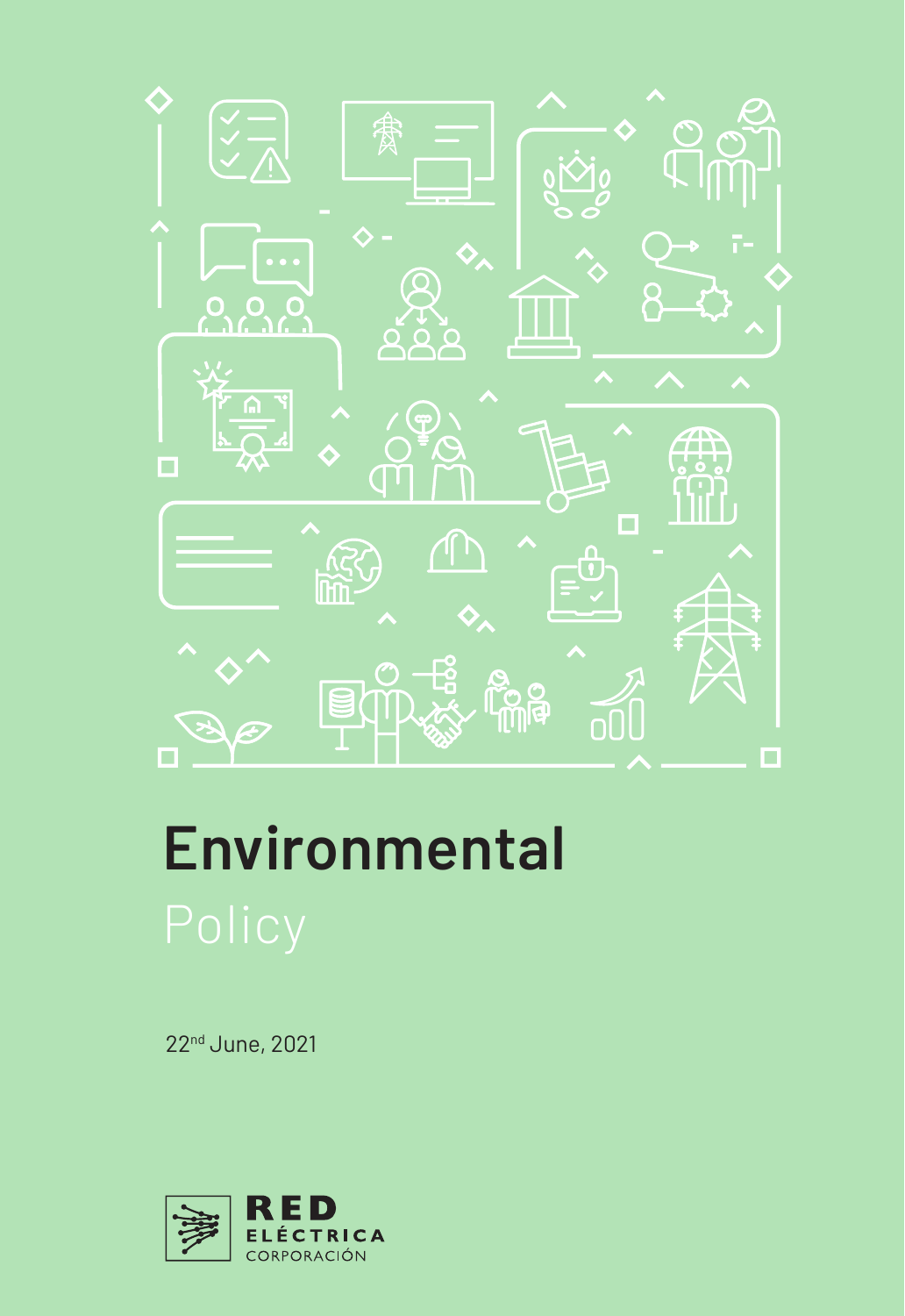



## **PURPOSE**

To establish environmental principles in order to guarantee the commitment of the Red Eléctrica Group to environmental preservation and enhancement, and the sustainable development of any activity and facility throughout the service life thereof, as well as the needs and expectations of the stakeholders in this field.

Supporting and complying with the principles contained in this Policy contribute to meeting the corporate goal, as well as to achieving the strategic objectives thereof, consistent with the values, principles and conduct guidelines set forth in the Code of Ethics and Conduct of the Red Eléctrica Group.

## **SCOPE OF APPLICATION**

This Policy is applicable to all companies in which the Red Eléctrica Group has a controlling interest. It is the responsibility of all the members of the Red Eléctrica Group to comply with this Policy in the exercise of their roles and responsibilities, and in all professional fields in which they represent the organisation.

In those investee companies in which the Red Eléctrica Group does not have effective control, principles consistent with those set forth in this Policy will be implemented.

## **PRINCIPLES**

- To ensure compliance with environmental legislation, regulations and standards applicable to activities and facilities in the countries in which the company operates, pre-empting to the extent possible the application of new regulations when it is more stringent, as well as complying with the voluntary commitments undertaken in the environmental field.
- To contribute to carry out activities based on a model supporting the service cycle of infrastructures, facilities and buildings, developed in a respectful way and integrated with the environment, minimising its environmental impact.
- To prevent the materialisation of environmental risks and the occurrence of events likely to cause environmental emergencies, applying the necessary preventive measures and, where appropriate, responding effectively, mitigating the consequences of the above-mentioned materialisation.
- To strengthen the commitment to fight against climate change, working to make the energy transition possible and moving forward towards carbon neutrality, facilitating electrification and the integration of renewables and reducing our processes-based emissions through energy efficiency and sustainable mobility, as fundamental pillars, and likewise considering our supply chain.